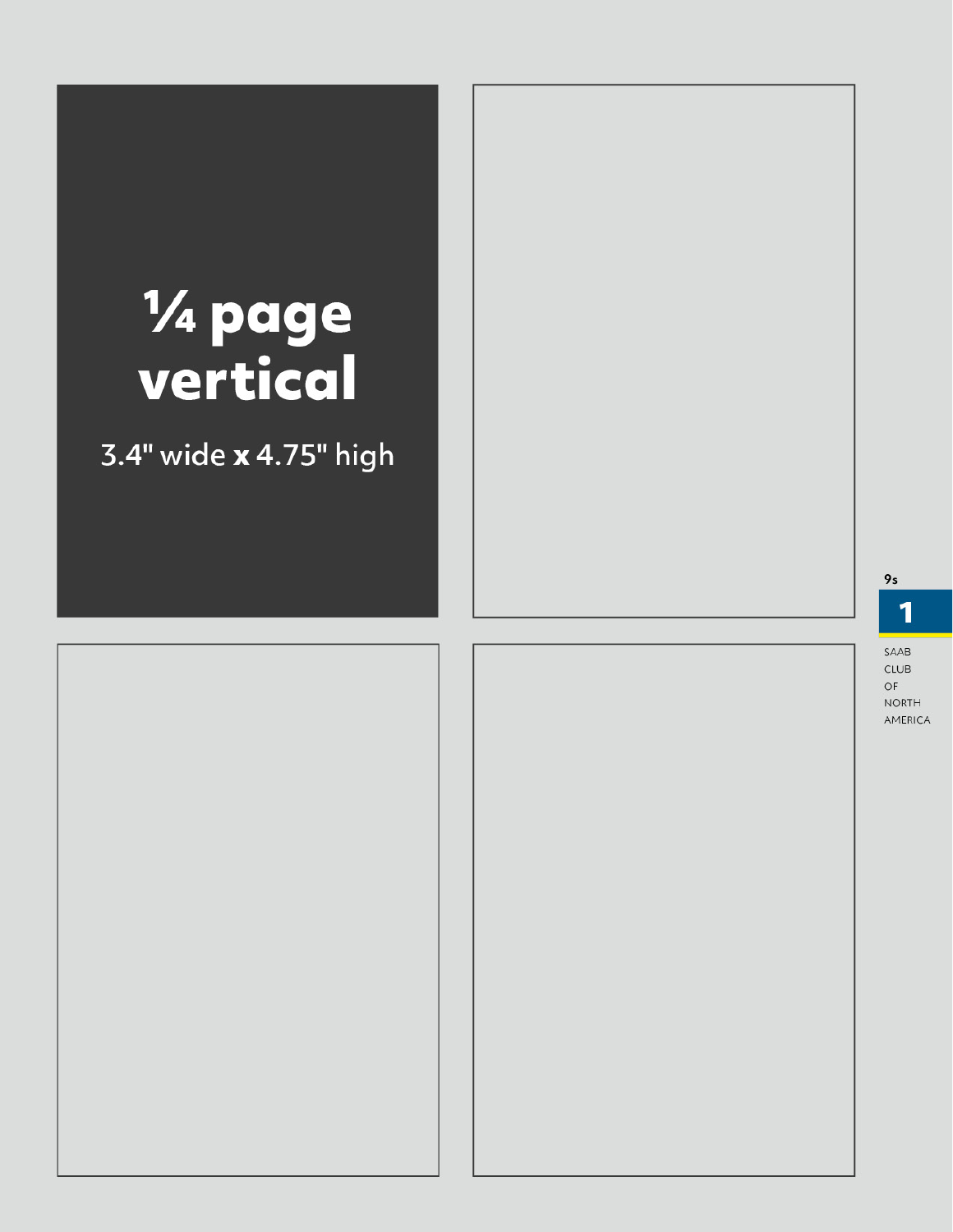## 1/4 page horizontal

7.125" wide x 2.25" high



SAAB  $CLUB$ 

OF **NORTH** AMERICA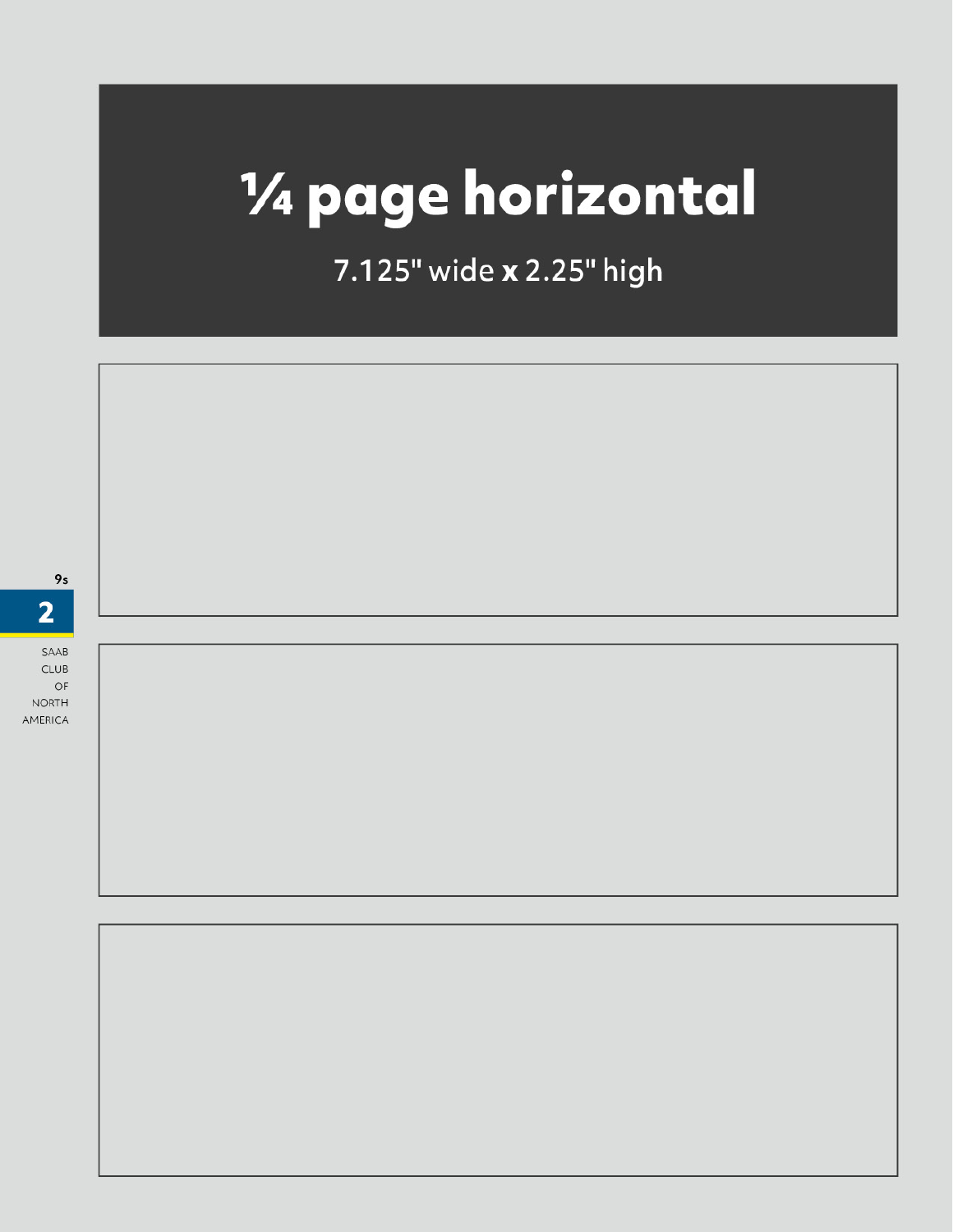# % page<br>vertical

 $9s$ 

1

### 3.4" wide x 9.75" high

 $\mathsf{OF}% _{T}$ **NORTH** AMERICA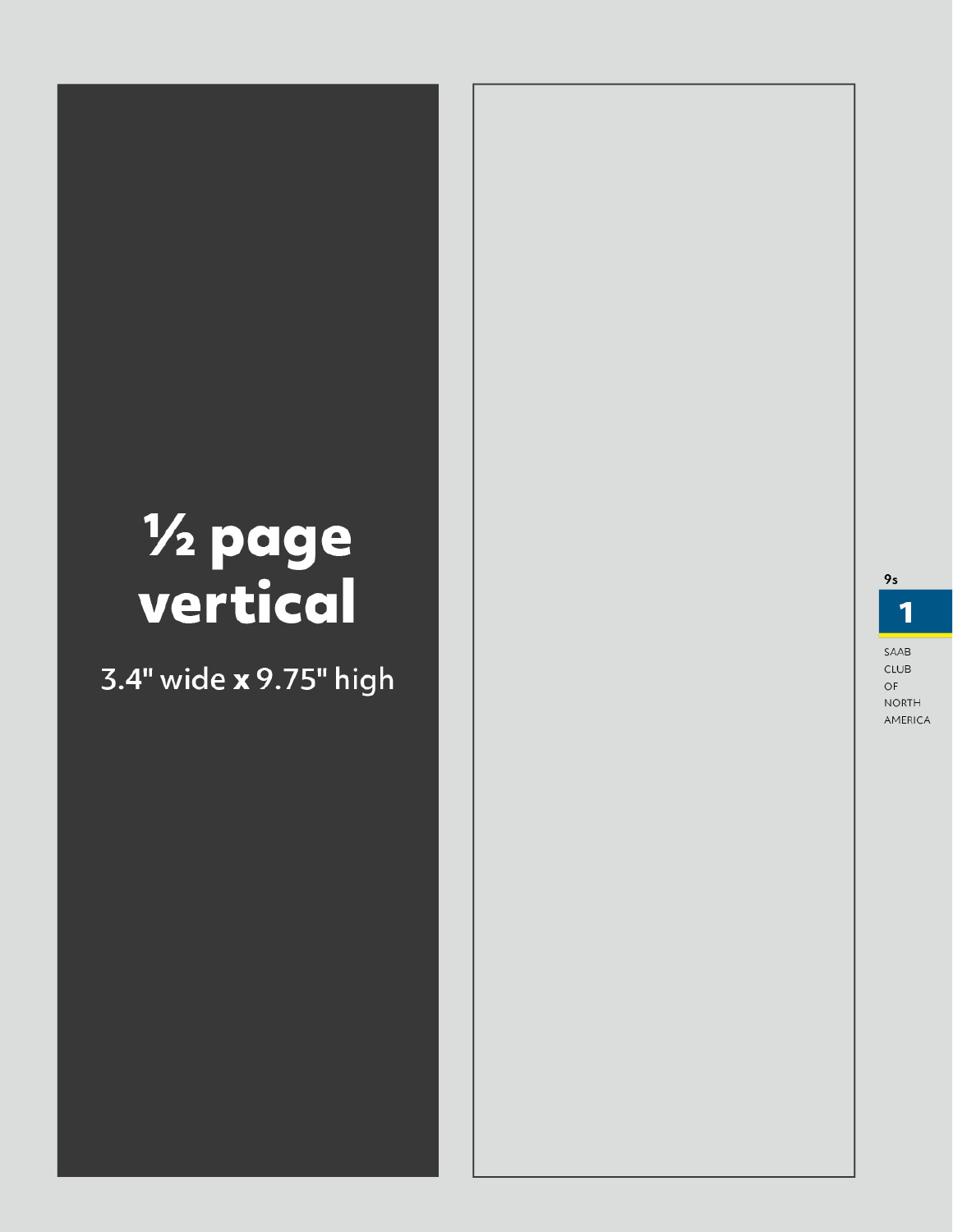## **1/2 page<br>horizontal**

7.125" wide x 4.75" high

SAAB  $CLUB$ 

OF **NORTH** AMERICA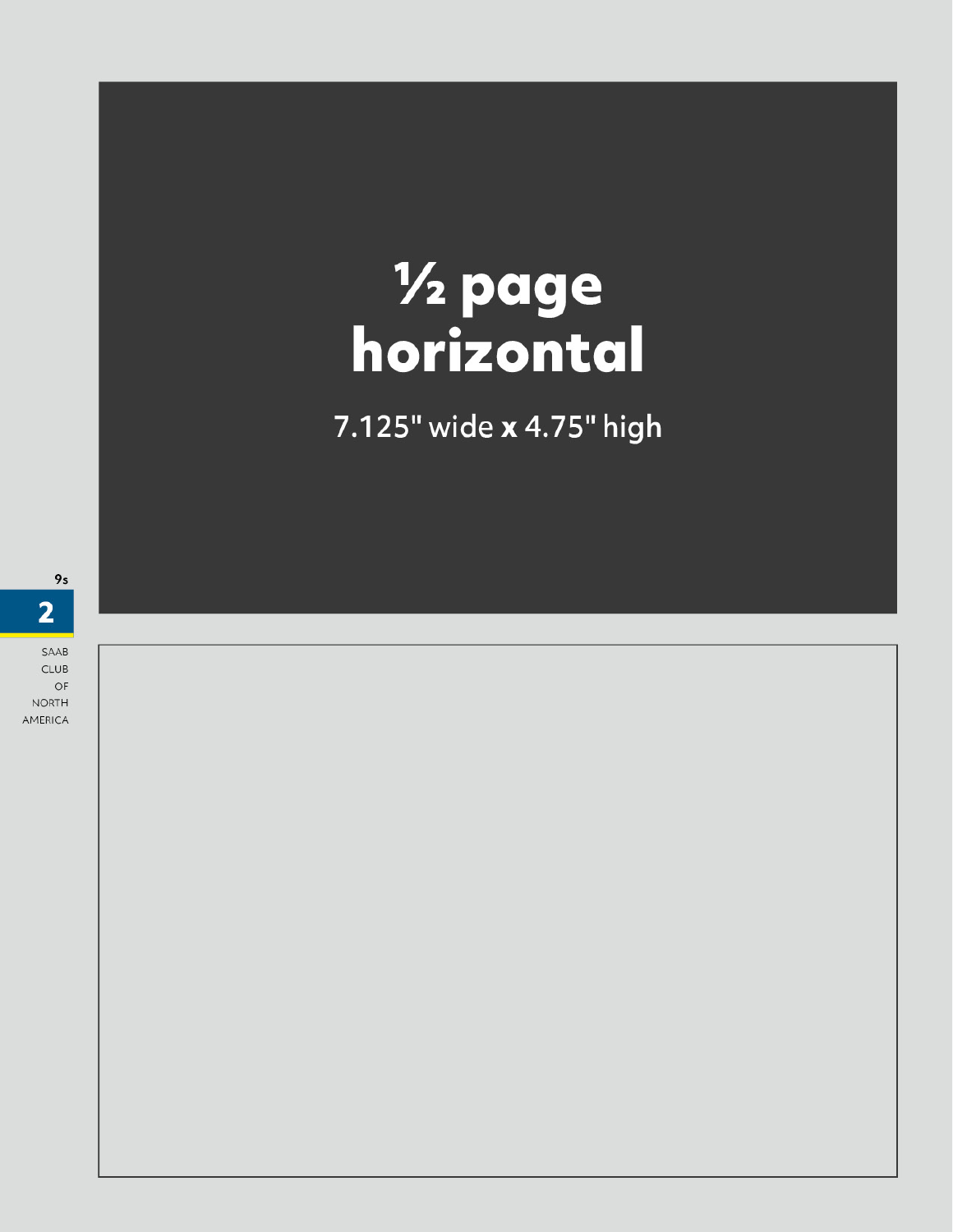### full page

7.125" wide x 9.75" high

 $\overline{\mathbf{3}}$ 

 $CLUB$  $\mathsf{OF}% \left( \mathcal{M}\right)$ **NORTH** AMERICA

SAAB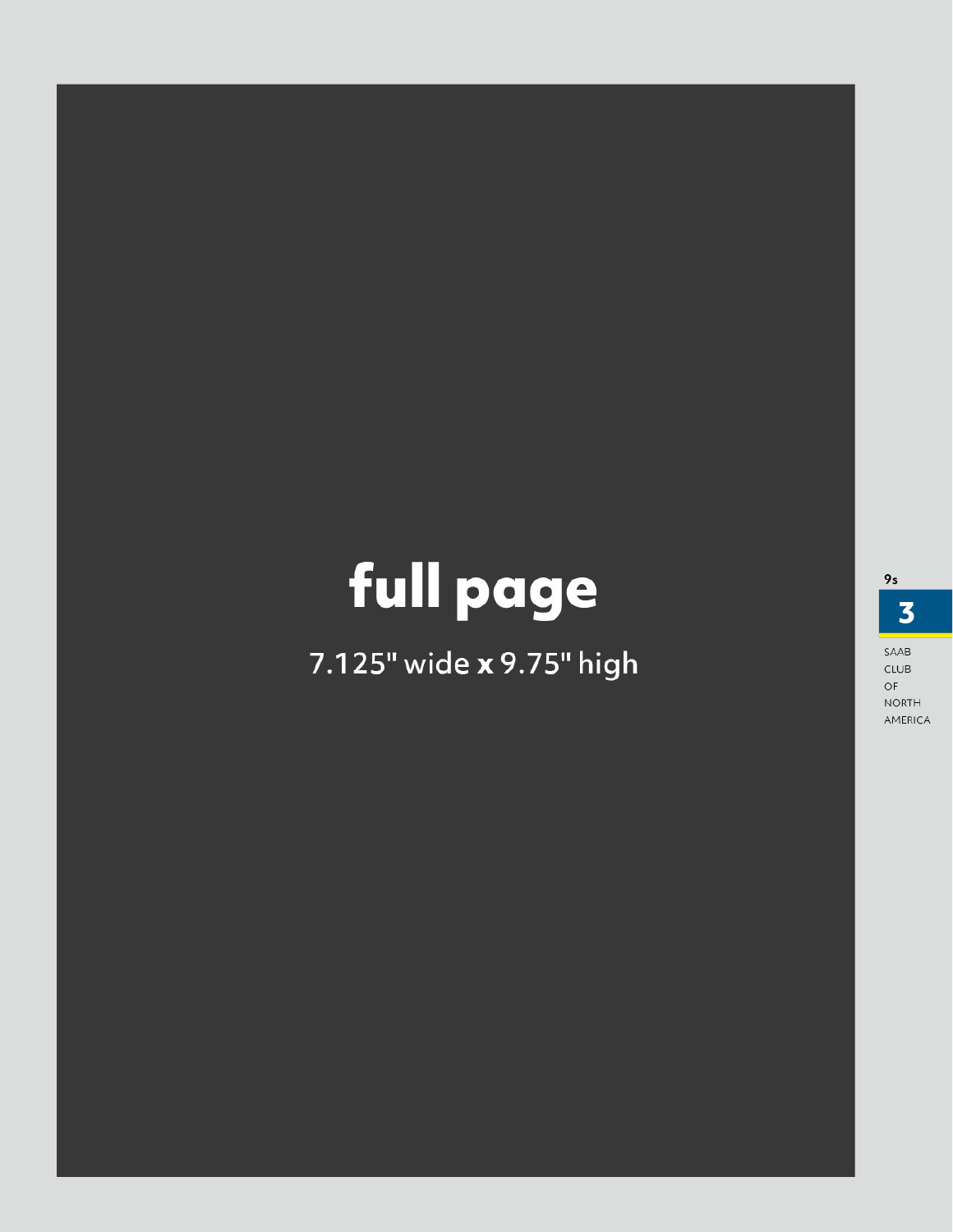### back cover

7.8" wide x 10.3" high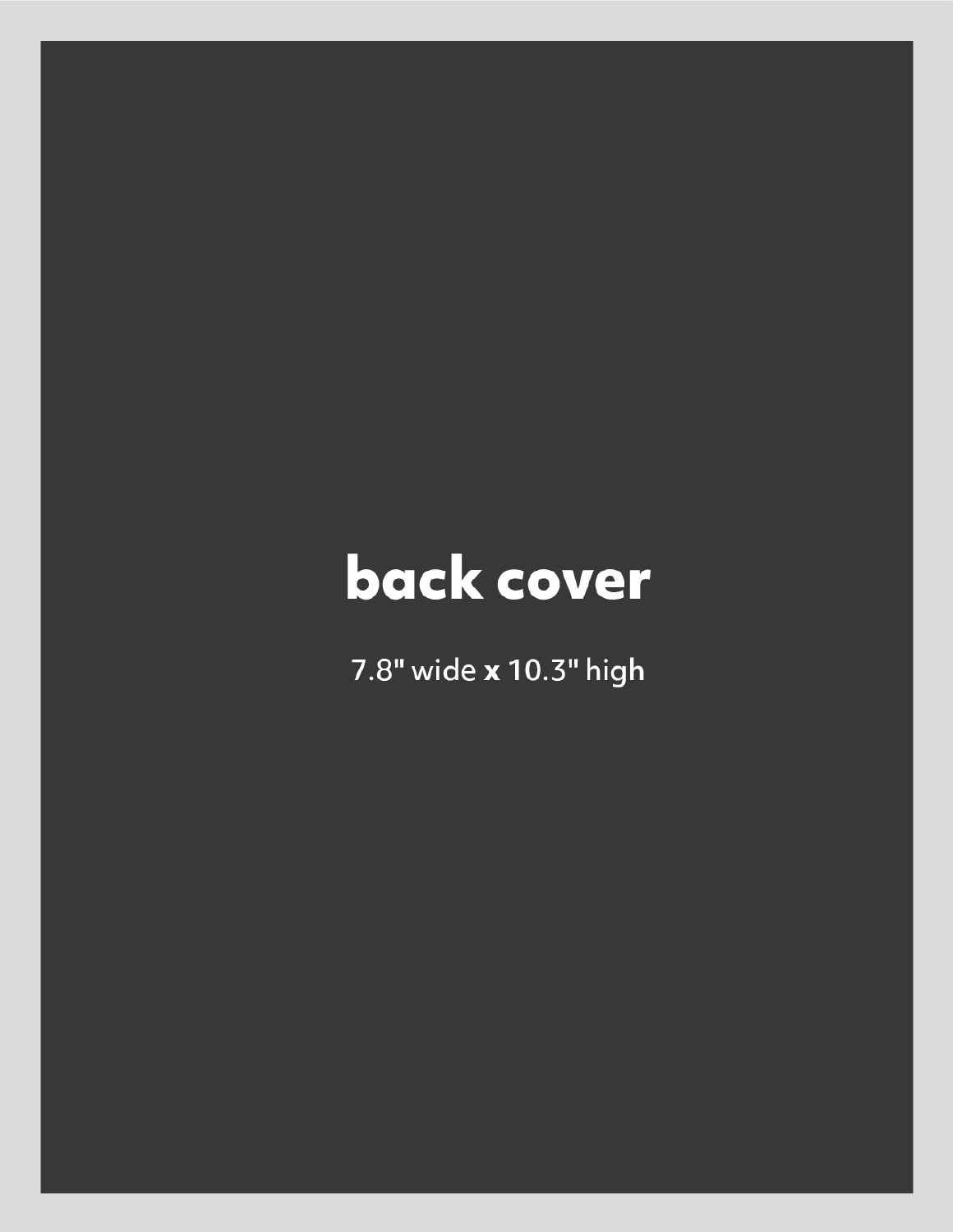| <b>BENEFIT</b><br>LEVELS <sup>1</sup>                                                     | Level 1<br>\$300     | Level 2<br>\$600 | Level 3<br>\$1000 | Level 4<br>\$2500 | Title<br>Sponsor<br>\$5000 |
|-------------------------------------------------------------------------------------------|----------------------|------------------|-------------------|-------------------|----------------------------|
| Program Listing                                                                           | Yes                  | Yes              | Yes               | Yes               | Yes                        |
| Advertisement in official<br>event program and four<br>issues of 9s Magazine <sup>2</sup> | Thank You<br>Mention | 1/8 Page         | 1/4 Page          | $1/2$ Page        | Full Page                  |
| T-Shirt and Banner Logo                                                                   | Yes                  | Yes              | Yes               | Yes               | Yes                        |
| <b>Event Passes</b>                                                                       | 1 Free               | 2 Free           | 3 Free            | 5 Free            | 10 Free                    |
| Passes to show a car                                                                      | 1 Free               | 1 Free           | 1 Free            | 1 Free            | 1 Free                     |
| Dinner Vouchers                                                                           | 1 Free               | 2 Free           | 3 Free            | 6 Free            | 12 Free                    |
| <b>Event Banners</b>                                                                      | General              | General          | 1                 | 1                 | F.                         |
| Vendor Space                                                                              | N/A                  | N/A              | Yes               | Yes               | <b>First Pick</b>          |
| Unique Custom Banner                                                                      | N/A                  | N/A              | N/A               | Yes               | Yes                        |

### SOC Sponsorship Information

### NOTE:

1/<sub>8</sub> Page = Logo only displayed as a group with other logos

"Thank You Mention" will be listed as a text entry i.e. "Thank you to Saab Named Shop, USA"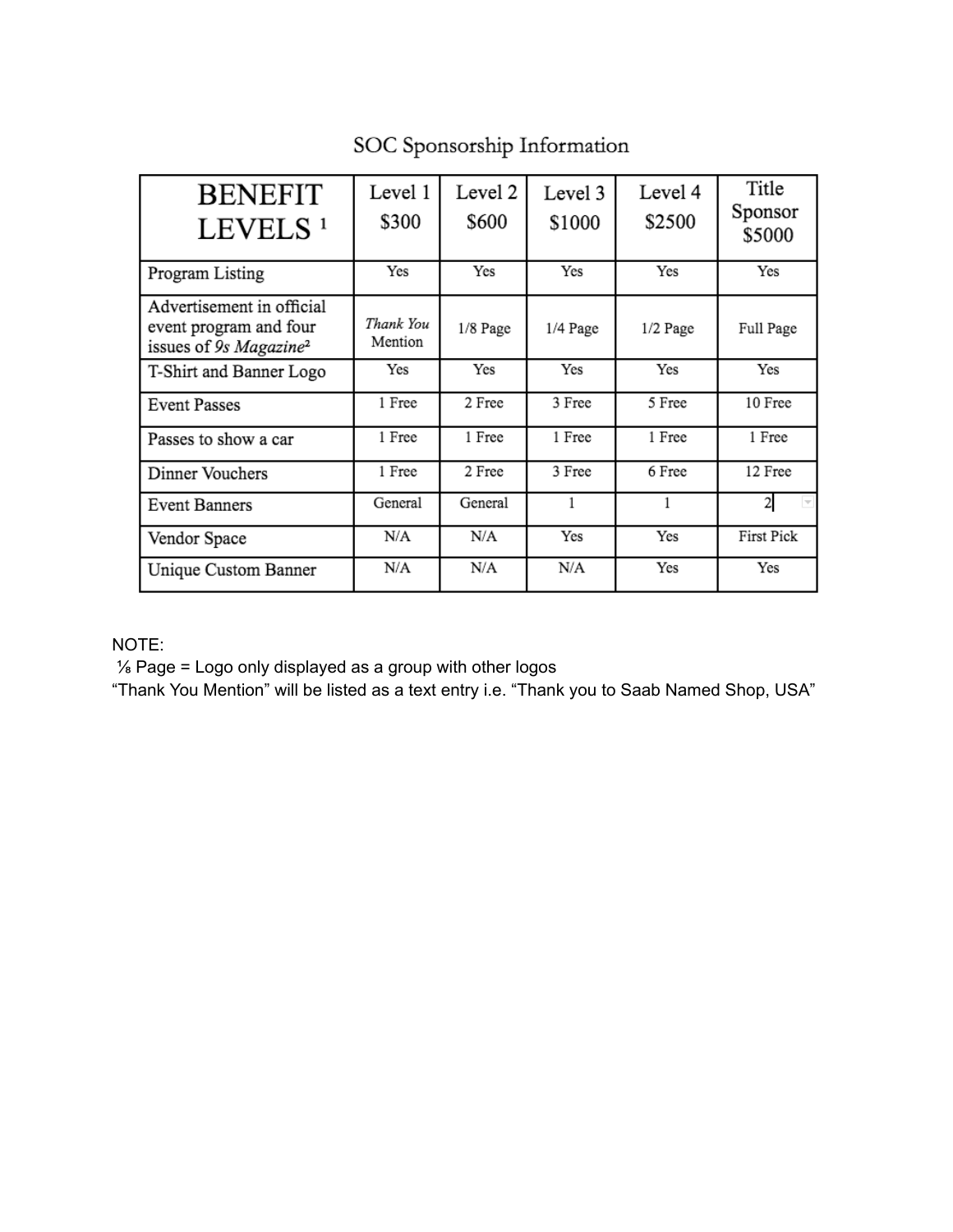### **TABLE 1. SPONSOR ADS**

- THE SAME AD WILL BE USED FOR AT LEAST 4 ISSUES OF 9s MAGAZINE.
- DESIGN FEES DO NOT APPLY IF AD SUBMITTED IS CAMERA-READY AND ACCEPTABLE ARTWORK.
- ANY CHANGES TO THE AD WILL BE SUBJECT TO CHARGES BELOW IN TABLE 2.
- . ANY DESIGN WORK WILL BE SUBJECT TO CHARGES BELOW IF SCNA CONTRACT DESIGNER IS USED. YOU ARE NOT REQUIRED TO USE SCNA DESIGNER.
- BACK COVER ADS SUBJECT TO ALLOCATION
- PLEASE ALLOW SPACE FOR A BORDER AROUND ALL ADS

| <b>SIZE</b>   | <b>SPONSOR PROVIDED AD</b>                                                                                                                                                | <b>BASIC LAYOUT</b>                                                                                                                                                                                                                        | <b>ADVANCED DESIGN</b>                                                                                                                                                                                                                                                                                                                                                                                                                                                      |  |
|---------------|---------------------------------------------------------------------------------------------------------------------------------------------------------------------------|--------------------------------------------------------------------------------------------------------------------------------------------------------------------------------------------------------------------------------------------|-----------------------------------------------------------------------------------------------------------------------------------------------------------------------------------------------------------------------------------------------------------------------------------------------------------------------------------------------------------------------------------------------------------------------------------------------------------------------------|--|
|               | Sponsor provides camera-ready<br>artwork at the correct size, and it is<br>approved by our Art Director and<br>Editor as acceptable as submitted for<br>publication in 9s | Sponsor provides a high resolution<br>logo, photo(s) and final copy for the<br>ad. Designer will provide one finished<br>version for the ad electronically for<br>Sponsor review. Minor edits may be<br>made and the ad will be finalized. | If a Sponsor has no logo or photo(s),<br>Snd of changes may be made before<br>ad is finalized.ponsor must provide<br>title text or a company name, any<br>pertinent info to include in the ad, and<br>a contact / address / email / website.<br>Designer will design the ad using a<br>unique headline font and a suitable<br>background color / texture / image.<br>Sponsor will get a draft to review, and<br>one round of changes may be made<br>before ad is finalized. |  |
| $\frac{1}{4}$ | \$0                                                                                                                                                                       | \$125<br>$+$                                                                                                                                                                                                                               | \$300<br>$+$                                                                                                                                                                                                                                                                                                                                                                                                                                                                |  |
| $\frac{1}{2}$ | \$0                                                                                                                                                                       | \$125<br>$\pm$                                                                                                                                                                                                                             | \$300<br>$+$                                                                                                                                                                                                                                                                                                                                                                                                                                                                |  |
| Full          | \$0                                                                                                                                                                       | $$175 - $250$<br>$+$                                                                                                                                                                                                                       | $$400 - $600$<br>$\ddot{}$                                                                                                                                                                                                                                                                                                                                                                                                                                                  |  |